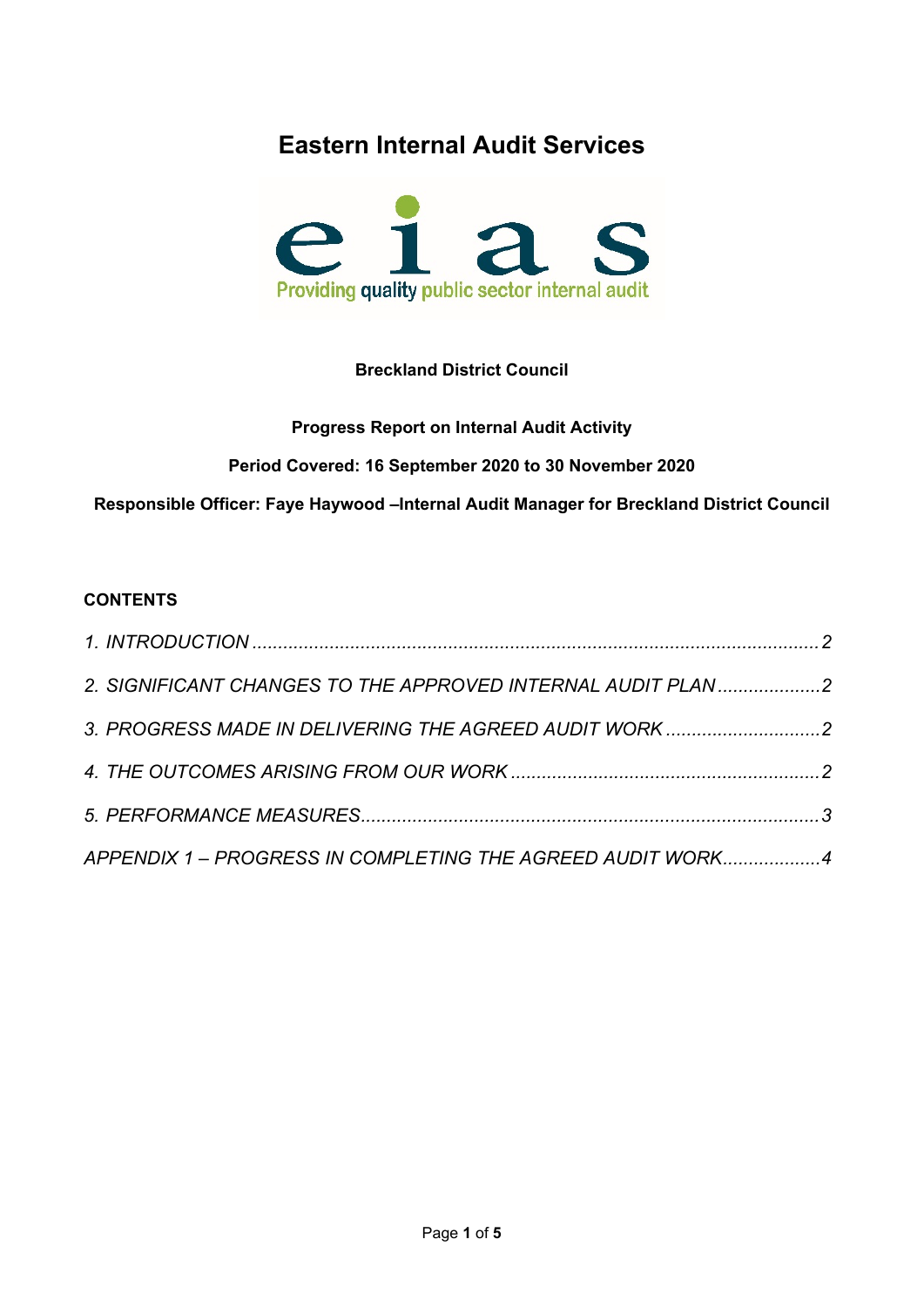### <span id="page-1-0"></span>**1. INTRODUCTION**

- 1.1 This report is issued to assist the Authority in discharging its responsibilities in relation to the internal audit activity.
- 1.2 The Public Sector Internal Audit Standards also require the Chief Audit Executive to report to the Audit Committee on the performance of internal audit relative to its plan, including any significant risk exposures and control issues. The frequency of reporting and the specific content are for the Authority to determine.
- 1.3 To comply with the above this report includes:
	- Any significant changes to the approved Audit Plan;
	- Progress made in delivering the agreed audits for the year;
	- Any significant outcomes arising from those audits; and
	- **•** Performance Indicator outcomes to date

#### <span id="page-1-1"></span>**2**. **SIGNIFICANT CHANGES TO THE APPROVED INTERNAL AUDIT PLAN**

2.1 At the meeting on 8 October 2020, the revised Annual Internal Audit Plan for the year was approved, identifying the specific audits to be delivered. Since this meeting the plan has been revised to respond to the Coronavirus Pandemic. The Committee have been provided with details of the revised plan for 2020/21.

#### <span id="page-1-2"></span>**3. PROGRESS MADE IN DELIVERING THE AGREED AUDIT WORK**

- 3.1 The current position in completing audits to date within the financial year is shown in **Appendix 1** and shows the 2020/21 Internal Audit Plan is on track for delivery.
- 3.2 In summary 14 days of programmed work has been completed by TIAA Ltd, totalling 19% of the revised Audit Plan.

# <span id="page-1-3"></span>**4. THE OUTCOMES ARISING FROM OUR WORK**

4.1 On completion of each individual audit an assurance level is awarded using the following definitions:

**Substantial Assurance:** Based upon the issues identified there is a robust series of suitably designed internal controls in place upon which the organisation relies to manage the risks to the continuous and effective achievement of the objectives of the process, and which at the time of our review were being consistently applied.

**Reasonable Assurance:** Based upon the issues identified there is a series of internal controls in place, however these could be strengthened to facilitate the organisation's management of risks to the continuous and effective achievement of the objectives of the process. Improvements are required to enhance the controls to mitigate these risks.

**Limited Assurance:** Based upon the issues identified the controls in place are insufficient to ensure that the organisation can rely upon them to manage the risks to the continuous and effective achievement of the objectives of the process. Significant improvements are required to improve the adequacy and effectiveness of the controls to mitigate these risks.

**No Assurance:** Based upon the issues identified there is a fundamental breakdown or absence of core internal controls such that the organisation cannot rely upon them to manage risk to the continuous and effective achievement of the objectives of the process. Immediate action is required to improve the controls required to mitigate these risks.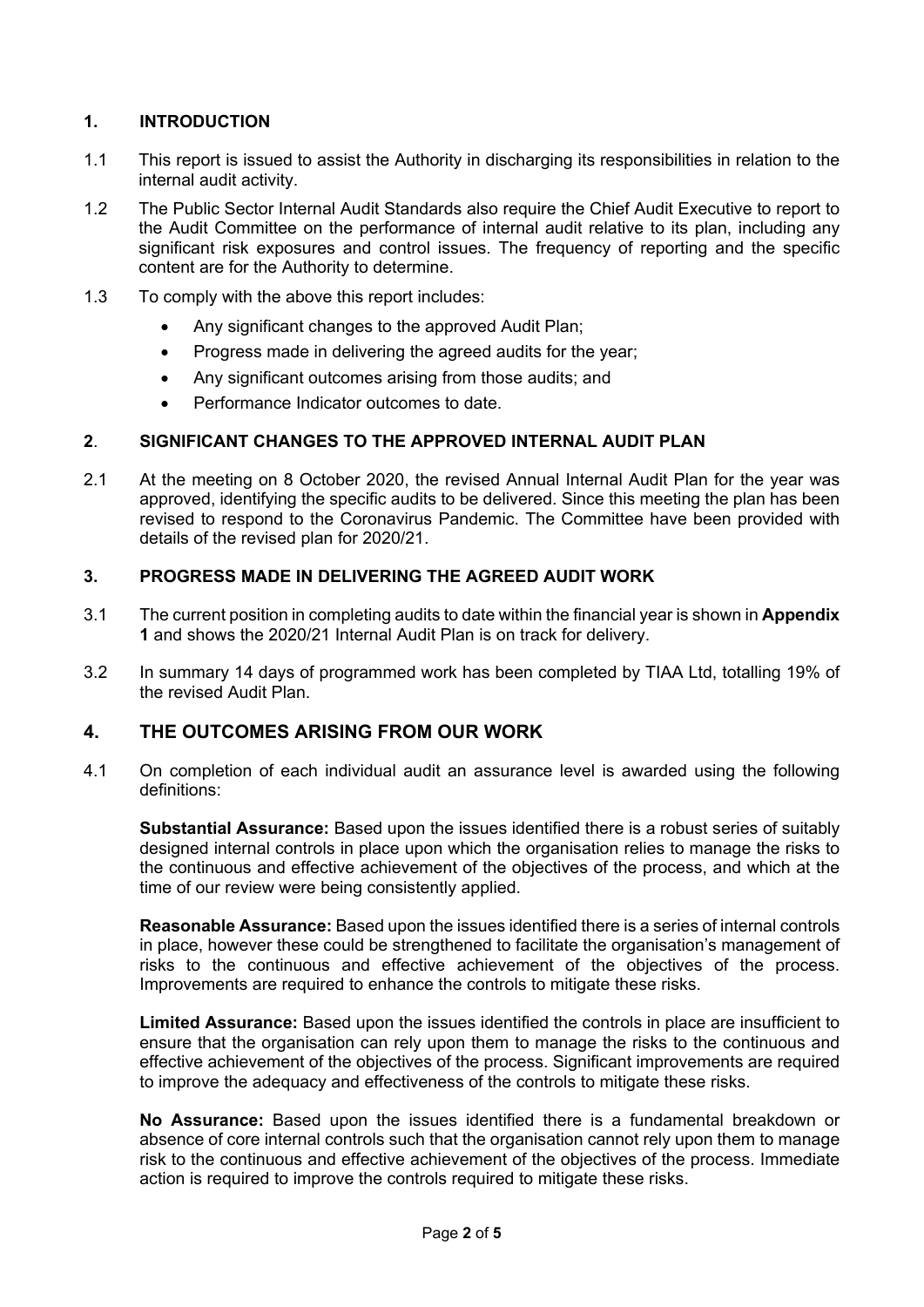4.2 Recommendations made on completion of audit work are prioritised using the following definitions:

**Urgent (priority one):** Fundamental control issue on which action to implement should be taken within 1 month.

**Important (priority two):** Control issue on which action to implement should be taken within 3 months.

**Needs attention (priority three):** Control issue on which action to implement should be taken within 6 months

- 4.3 In addition, on completion of audit work "Operational Effectiveness Matters" are proposed, these set out matters identified during the assignment where there may be opportunities for service enhancements to be made to increase both the operational efficiency and enhance the delivery of value for money services. These are for management to consider and are not part of the follow up process.
- 4.4 During the period covered by the report Eastern Internal Audit Services has issued no final reports.

#### <span id="page-2-0"></span>**5. PERFORMANCE MEASURES**

- 5.1 The Internal Audit Services contract includes a suite of key performance measures against which TIAA will be reviewed on a quarterly basis. There is a total of 11 indicators, over 4 areas.
- 5.2 There are individual requirements for performance in relation to each measure; however, performance will be assessed on an overall basis as follows:
	- 9-11 KPIs have met target = Green Status.
	- 5-8 KPIs have met target = Amber Status.
	- 4 or below have met target = Red Status.

Where performance is amber or red a Performance Improvement Plan will be developed by TIAA and agreed with the Internal Audit Consortium Manager to ensure that appropriate action is taken.

- 5.3 The third quarters work has commenced and a report on the performance measures provided to the Head of Internal Audit, performance is currently at green status with targets having been satisfactorily met for this quarter.
- 5.4 In addition to these quarterly reports from the Contractors Audit Director, ongoing weekly updates are provided to ensure that delivery of the audit plan for the current financial year is on track. A review of the most recent update indicates that the revised 2020/21 Internal Audit plan has been completed and in line with expectations.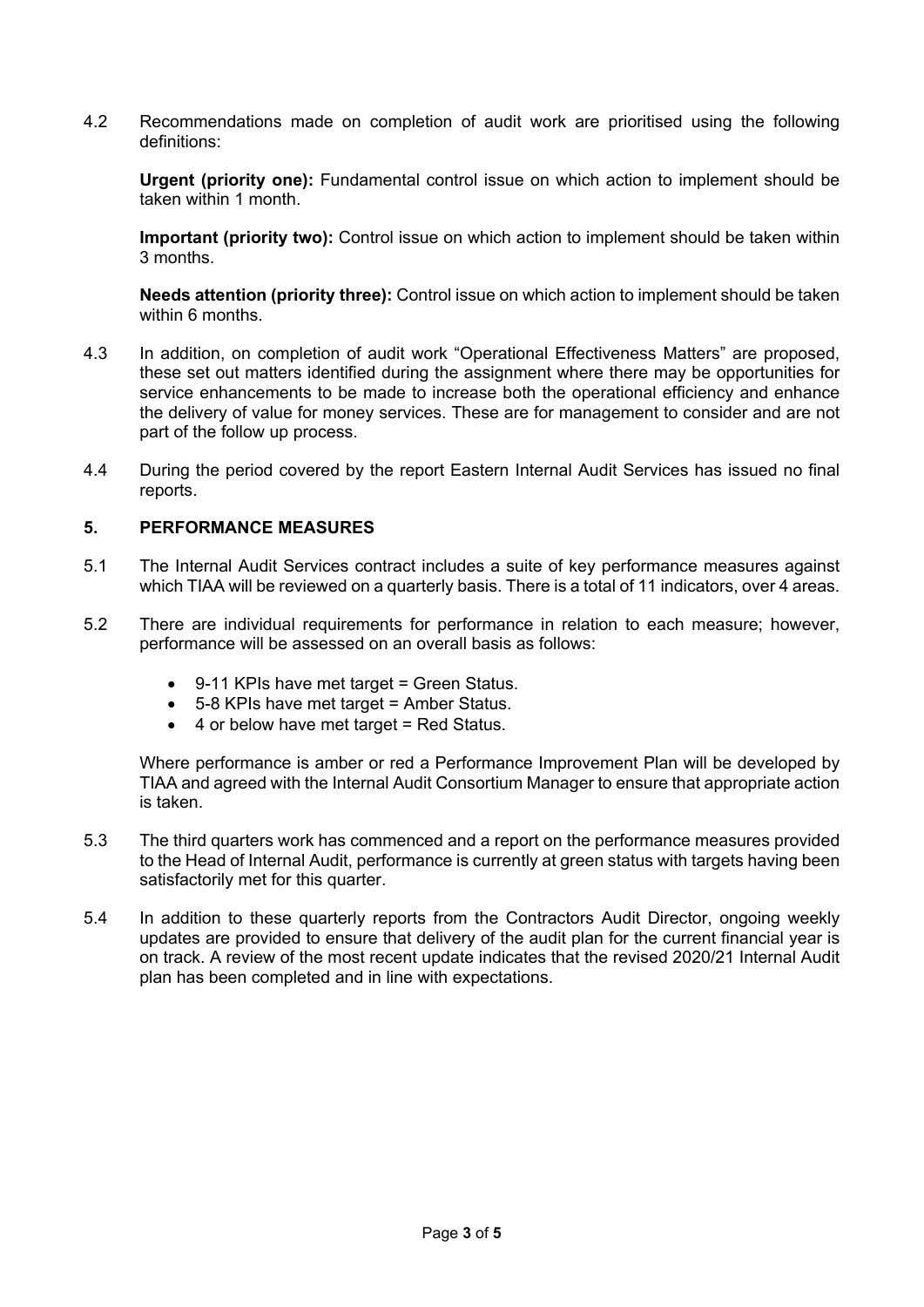# **APPENDIX 1 – PROGRESS IN COMPLETING THE AGREED AUDIT WORK**

<span id="page-3-0"></span>

| <b>Audit Area</b>                                                 | <b>Audit Ref</b> | No. of<br>days | Revised<br>Days | Days<br><b>Delivered</b> | <b>Status</b> | Assurance<br>Level | <b>Recommendations</b> |                             |                              |             | Date to<br><b>Committee</b> | <b>Comments</b> |
|-------------------------------------------------------------------|------------------|----------------|-----------------|--------------------------|---------------|--------------------|------------------------|-----------------------------|------------------------------|-------------|-----------------------------|-----------------|
|                                                                   |                  |                |                 |                          |               |                    | <b>P1</b><br>Urgent    | P <sub>2</sub><br>Important | P3 Needs<br><b>Attention</b> | <b>OEM</b>  |                             |                 |
| Quarter 1                                                         |                  |                |                 |                          |               |                    |                        |                             |                              |             |                             |                 |
|                                                                   |                  |                |                 |                          |               |                    |                        |                             |                              |             |                             |                 |
| <b>TOTAL</b>                                                      |                  | $\mathbf 0$    | 0               | $\mathbf{0}$             |               |                    |                        |                             |                              |             |                             |                 |
| Quarter 2                                                         |                  |                |                 |                          |               |                    |                        |                             |                              |             |                             |                 |
| <b>Assurance Mapping</b>                                          | <b>BRK2101</b>   | 8              | 8               | 8                        | Draft report  |                    |                        |                             |                              |             |                             |                 |
| <b>TOTAL</b>                                                      |                  | 8              | 8               | 8                        |               |                    |                        |                             |                              |             |                             |                 |
| Quarter 3                                                         |                  |                |                 |                          |               |                    |                        |                             |                              |             |                             |                 |
| Corporate Governance                                              | <b>BRK2102</b>   | $\overline{4}$ | $\overline{4}$  | $2^{\circ}$              | In progress   |                    |                        |                             |                              |             |                             |                 |
| Procurement Contract Management                                   | <b>BRK2103</b>   | 10             | 10              | $\overline{2}$           | In progress   |                    |                        |                             |                              |             |                             |                 |
| <b>TOTAL</b>                                                      |                  | 14             | 14              | 4                        |               |                    |                        |                             |                              |             |                             |                 |
| <b>Quarter 4</b>                                                  |                  |                |                 |                          |               |                    |                        |                             |                              |             |                             |                 |
| Key Controls and Assurance                                        | <b>BRK2104</b>   | 15             | 15              | $\mathbf 0$              | Scheduled     |                    |                        |                             |                              |             |                             |                 |
| Coronavirus Response and Recovery                                 | <b>BRK2105</b>   | 15             | 15              | $\mathbf 0$              | Scheduled     |                    |                        |                             |                              |             |                             |                 |
| Housing Needs Allocations, homelessness                           | <b>BRK2106</b>   | 10             | 10              | $\mathbf 0$              | Scheduled     |                    |                        |                             |                              |             |                             |                 |
| and housing options                                               |                  |                |                 |                          |               |                    |                        |                             |                              |             |                             |                 |
| Safeguarding                                                      | <b>BRK2107</b>   | 5              | 5               | $\mathbf 0$              | Scheduled     |                    |                        |                             |                              |             |                             |                 |
|                                                                   |                  |                |                 |                          |               |                    |                        |                             |                              |             |                             |                 |
| <b>TOTAL</b>                                                      |                  | 45             | 45              | 0                        |               |                    |                        |                             |                              |             |                             |                 |
| <b>IT Audits</b>                                                  |                  |                |                 |                          |               |                    |                        |                             |                              |             |                             |                 |
|                                                                   |                  |                |                 |                          |               |                    |                        |                             |                              |             |                             |                 |
| <b>TOTAL</b>                                                      |                  | $\mathbf 0$    | $\mathbf 0$     | $\mathbf 0$              |               |                    |                        |                             |                              |             |                             |                 |
| <b>Follow Up</b>                                                  |                  |                |                 |                          |               |                    |                        |                             |                              |             |                             |                 |
| Follow Up                                                         | <b>NA</b>        | 5              | 5               | $\overline{2}$           | In progress   |                    |                        |                             |                              |             |                             |                 |
| <b>TOTAL</b>                                                      |                  | 5              | 5               | $\overline{2}$           |               |                    |                        |                             |                              |             |                             |                 |
|                                                                   |                  |                |                 |                          |               |                    |                        |                             |                              |             |                             |                 |
| <b>TOTAL</b>                                                      |                  | 72             | 72              | 14                       |               |                    | $\mathbf 0$            | $\mathbf 0$                 | $\mathbf 0$                  | $\mathbf 0$ |                             |                 |
|                                                                   |                  |                |                 |                          |               |                    |                        |                             |                              |             |                             |                 |
| Percentage of plan completed                                      |                  |                |                 | 19%                      |               |                    |                        |                             |                              |             |                             |                 |
|                                                                   |                  |                |                 |                          |               |                    |                        |                             |                              |             |                             |                 |
|                                                                   |                  |                |                 |                          |               |                    |                        |                             |                              |             |                             |                 |
| Audit delivered by West Suffolk Internal<br><b>Audit Services</b> |                  |                |                 |                          |               |                    |                        |                             |                              |             |                             |                 |
| <b>ARP Audits</b>                                                 |                  | 35             | 35              | 35                       |               |                    |                        |                             |                              |             |                             |                 |
| <b>Council Tax</b>                                                |                  |                |                 |                          |               |                    |                        |                             |                              |             |                             |                 |
| <b>National Non-Domestic Rates</b>                                |                  |                |                 |                          |               |                    |                        |                             |                              |             |                             |                 |